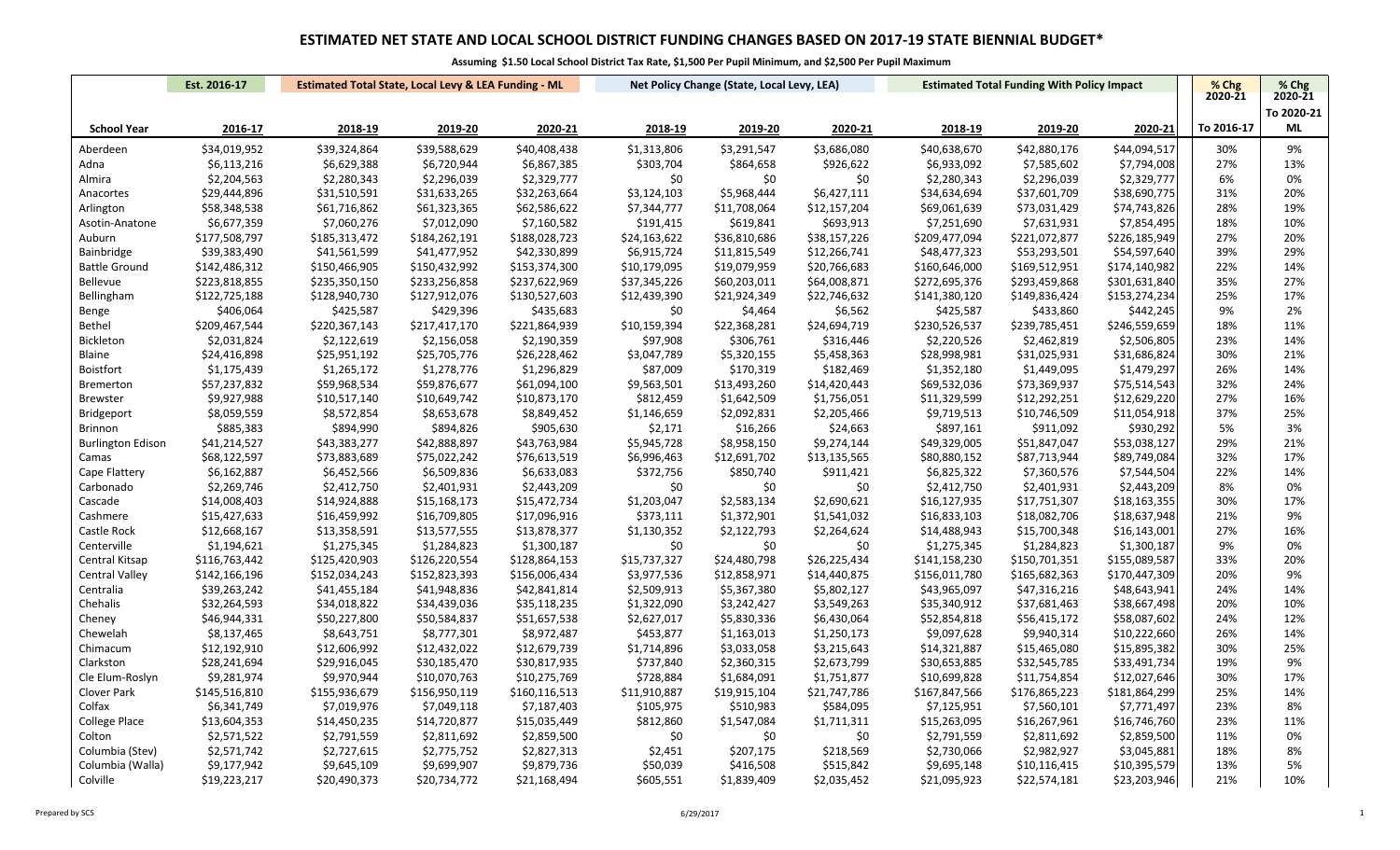|                         | Est. 2016-17                 |                              | <b>Estimated Total State, Local Levy &amp; LEA Funding - ML</b> |                              |                          | Net Policy Change (State, Local Levy, LEA) |                         | <b>Estimated Total Funding With Policy Impact</b> |                              |                              | % Chg      | % Chg      |
|-------------------------|------------------------------|------------------------------|-----------------------------------------------------------------|------------------------------|--------------------------|--------------------------------------------|-------------------------|---------------------------------------------------|------------------------------|------------------------------|------------|------------|
|                         |                              |                              |                                                                 |                              |                          |                                            |                         |                                                   |                              |                              | 2020-21    | 2020-21    |
|                         |                              |                              |                                                                 |                              |                          |                                            |                         |                                                   |                              |                              |            | To 2020-21 |
| <b>School Year</b>      | 2016-17                      | 2018-19                      | 2019-20                                                         | 2020-21                      | 2018-19                  | 2019-20                                    | 2020-21                 | 2018-19                                           | 2019-20                      | 2020-21                      | To 2016-17 | ML         |
| Concrete                | \$6,797,869                  | \$7,116,921                  | \$7,044,797                                                     | \$7,176,663                  | \$409,132                | \$864,897                                  | \$991,873               | \$7,526,053                                       | \$7,909,695                  | \$8,168,536                  | 20%        | 14%        |
| Conway                  | \$4,812,472                  | \$5,264,538                  | \$5,296,690                                                     | \$5,396,486                  | \$16,115                 | \$129,325                                  | \$157,758               | \$5,280,653                                       | \$5,426,016                  | \$5,554,244                  | 15%        | 3%         |
| Cosmopolis              | \$2,152,180                  | \$2,243,418                  | \$2,211,881                                                     | \$2,244,968                  | \$0                      | \$0                                        | \$0                     | \$2,243,418                                       | \$2,211,881                  | \$2,244,968                  | 4%         | 0%         |
| Coulee/Hartline         | \$3,015,811                  | \$3,172,041                  | \$3,224,233                                                     | \$3,283,959                  | \$78,939                 | \$281,086                                  | \$310,804               | \$3,250,980                                       | \$3,505,319                  | \$3,594,763                  | 19%        | 9%         |
| Coupeville              | \$9,693,267                  | \$10,449,017                 | \$10,410,695                                                    | \$10,637,299                 | \$1,480,978              | \$2,617,467                                | \$2,718,842             | \$11,929,995                                      | \$13,028,162                 | \$13,356,141                 | 38%        | 26%        |
| Crescent                | \$3,684,768                  | \$3,908,755                  | \$3,986,636                                                     | \$4,069,124                  | \$361,004                | \$725,053                                  | \$766,963               | \$4,269,759                                       | \$4,711,689                  | \$4,836,087                  | 31%        | 19%        |
| Creston                 | \$2,299,565                  | \$2,427,978                  | \$2,460,603                                                     | \$2,494,073                  | \$0                      | \$0                                        | \$13,056                | \$2,427,978                                       | \$2,460,603                  | \$2,507,128                  | 9%         | 1%         |
| Curlew                  | \$2,637,853                  | \$2,770,880                  | \$2,801,432                                                     | \$2,857,404                  | \$92,511                 | \$329,578                                  | \$354,030               | \$2,863,391                                       | \$3,131,011                  | \$3,211,434                  | 22%        | 12%        |
| Cusick                  | \$3,022,202                  | \$3,227,460                  | \$3,297,322                                                     | \$3,370,000                  | \$132,897                | \$450,134                                  | \$468,509               | \$3,360,356                                       | \$3,747,455                  | \$3,838,508                  | 27%        | 14%        |
| Damman                  | \$677,850                    | \$686,487                    | \$678,995                                                       | \$687,428                    | \$0                      | \$0                                        | \$0                     | \$686,487                                         | \$678,995                    | \$687,428                    | 1%         | 0%         |
| Darrington              | \$5,418,125                  | \$5,535,193                  | \$5,473,466                                                     | \$5,572,864                  | \$472,266                | \$756,153                                  | \$823,341               | \$6,007,459                                       | \$6,229,619                  | \$6,396,205                  | 18%        | 15%        |
| Davenport               | \$6,760,367                  | \$7,182,969                  | \$7,267,206                                                     | \$7,411,111                  | \$151,826                | \$495,698                                  | \$562,162               | \$7,334,795                                       | \$7,762,904                  | \$7,973,273                  | 18%        | 8%         |
| Dayton                  | \$5,423,908                  | \$5,598,973                  | \$5,555,685                                                     | \$5,659,192                  | \$400,516                | \$890,273                                  | \$956,900               | \$5,999,489                                       | \$6,445,958                  | \$6,616,092                  | 22%        | 17%        |
| Deer Park               | \$23,560,147                 | \$24,990,185                 | \$25,322,072                                                    | \$25,896,690                 | \$2,102,193              | \$4,355,032                                | \$4,624,916             | \$27,092,378                                      | \$29,677,104                 | \$30,521,605                 | 30%        | 18%        |
| Dieringer               | \$17,864,382                 | \$19,063,963                 | \$18,676,836                                                    | \$19,014,108                 | \$294,063                | \$994,522                                  | \$1,355,194             | \$19,358,026                                      | \$19,671,358                 | \$20,369,302                 | 14%        | 7%         |
| Dixie                   | \$661,126                    | \$676,014                    | \$683,133                                                       | \$690,434                    | \$0                      | \$0                                        | \$0                     | \$676,014                                         | \$683,133                    | \$690,434                    | 4%         | 0%         |
| East Valley             | \$49,161,551                 | \$51,062,438                 | \$50,559,072                                                    | \$51,564,830                 | \$830,232                | \$3,415,773                                | \$3,896,253             | \$51,892,670                                      | \$53,974,845                 | \$55,461,083                 | 13%        | 8%         |
| East Valley (Yak)       | \$32,549,049                 | \$34,726,447                 | \$35,225,180                                                    | \$35,992,977                 | \$1,542,824              | \$3,791,317                                | \$4,166,626             | \$36,269,271                                      | \$39,016,497                 | \$40,159,603                 | 23%        | 12%        |
| Eastmont                | \$59,654,662                 | \$63,523,164                 | \$64,615,769                                                    | \$66,048,909                 | \$3,643,379              | \$8,328,596                                | \$8,995,532             | \$67,166,544                                      | \$72,944,365                 | \$75,044,440                 | 26%        | 14%        |
| Easton                  | \$2,323,504                  | \$2,455,951                  | \$2,499,149                                                     | \$2,544,603                  | \$15,532                 | \$161,658                                  | \$182,096               | \$2,471,484                                       | \$2,660,807                  | \$2,726,699                  | 17%        | 7%         |
| Eatonville              | \$20,643,984                 | \$21,809,217                 | \$21,597,875                                                    | \$22,030,846                 | \$819,697                | \$2,001,726                                | \$2,232,786             | \$22,628,914                                      | \$23,599,602                 | \$24,263,632                 | 18%        | 10%        |
| Edmonds                 | \$231,379,987                | \$243,459,513                | \$240,724,823                                                   | \$245,706,057                | \$35,832,641             | \$60,263,246                               | \$65,828,715            | \$279,292,154                                     | \$300,988,069                | \$311,534,772                | 35%        | 27%        |
| Ellensburg              | \$34,909,420                 | \$37,311,036                 | \$37,406,065                                                    | \$38,187,031                 | \$1,086,777              | \$3,275,104                                | \$3,642,772             | \$38,397,813                                      | \$40,681,169                 | \$41,829,804                 | 20%        | 10%        |
| Elma                    | \$16,266,965                 | \$16,828,298                 | \$16,603,051                                                    | \$16,948,716                 | \$527,415                | \$1,490,031                                | \$1,652,699             | \$17,355,713                                      | \$18,093,082                 | \$18,601,415                 | 14%        | 10%        |
| Endicott                | \$2,257,045                  | \$2,381,934                  | \$2,399,549                                                     | \$2,432,260                  | \$0                      | \$88,807                                   | \$107,834               | \$2,381,934                                       | \$2,488,356                  | \$2,540,093                  | 13%        | 4%         |
| Entiat                  | \$4,264,199                  | \$4,528,130                  | \$4,601,114                                                     | \$4,698,532                  | \$0                      | \$152,385                                  | \$190,024               | \$4,528,130                                       | \$4,753,499                  | \$4,888,556                  | 15%        | 4%         |
|                         |                              |                              |                                                                 |                              |                          |                                            |                         |                                                   |                              |                              |            |            |
| Enumclaw                | \$43,989,800<br>\$25,150,227 | \$46,881,000<br>\$26,589,155 | \$46,940,959<br>\$26,883,567                                    | \$47,888,975<br>\$27,457,472 | \$3,234,952<br>\$978,286 | \$5,825,703<br>\$2,499,371                 | \$6,408,771             | \$50,115,952<br>\$27,567,442                      | \$52,766,662<br>\$29,382,938 | \$54,297,746<br>\$30,238,960 | 23%<br>20% | 13%<br>10% |
| Ephrata                 | \$592,989                    | \$642,205                    |                                                                 | \$662,521                    |                          | \$25,051                                   | \$2,781,488<br>\$30,499 | \$642,205                                         | \$677,281                    |                              | 17%        | 5%         |
| Evaline                 |                              |                              | \$652,230                                                       |                              | \$0                      |                                            |                         |                                                   |                              | \$693,021                    |            |            |
| Everett                 | \$224,956,488                | \$238,890,304                | \$237,952,593                                                   | \$242,775,292                | \$28,378,863             | \$44,811,042                               | \$45,186,530            | \$267,269,167                                     | \$282,763,635                | \$287,961,822                | 28%        | 19%        |
| Evergreen (Clark)       | \$283,228,003                | \$300,462,992                | \$303,057,850                                                   | \$309,353,941<br>\$480,390   | \$21,245,615             | \$40,488,129                               | \$43,937,036            | \$321,708,607                                     | \$343,545,978                | \$353,290,976                | 25%        | 14%        |
| Evergreen (Stev)        | \$442,434                    | \$462,656                    | \$471,665                                                       |                              | \$35,361                 | \$87,474                                   | \$90,628                | \$498,017                                         | \$559,138                    | \$571,018                    | 29%        | 19%        |
| Federal Way             | \$258,775,197                | \$268,490,293                | \$267,029,311                                                   | \$272,211,997                | \$30,969,661             | \$46,858,278                               | \$50,511,531            | \$299,459,954                                     | \$313,887,589                | \$322,723,529                | 25%        | 19%        |
| Ferndale                | \$52,278,349                 | \$54,238,803                 | \$53,369,728                                                    | \$54,504,300                 | \$4,362,897              | \$7,572,730                                | \$7,895,687             | \$58,601,701                                      | \$60,942,458                 | \$62,399,986                 | 19%        | 14%        |
| Fife                    | \$37,842,650                 | \$40,239,586                 | \$40,367,771                                                    | \$41,187,503                 | \$5,055,481              | \$7,904,956                                | \$8,451,611             | \$45,295,068                                      | \$48,272,726                 | \$49,639,113                 | 31%        | 21%        |
| Finley                  | \$10,771,328                 | \$11,233,701                 | \$11,293,094                                                    | \$11,513,159                 | \$252,778                | \$835,662                                  | \$937,854               | \$11,486,479                                      | \$12,128,755                 | \$12,451,013                 | 16%        | 8%         |
| Franklin Pierce         | \$87,369,071                 | \$90,422,942                 | \$89,512,754                                                    | \$91,328,051                 | \$7,818,862              | \$12,873,693                               | \$14,027,670            | \$98,241,805                                      | \$102,386,447                | \$105,355,721                | 21%        | 15%        |
| Freeman                 | \$9,010,082                  | \$9,738,740                  | \$9,873,030                                                     | \$10,076,175                 | \$220,546                | \$789,253                                  | \$891,147               | \$9,959,286                                       | \$10,662,283                 | \$10,967,322                 | 22%        | 9%         |
| Garfield                | \$2,297,240                  | \$2,459,009                  | \$2,477,638                                                     | \$2,519,657                  | \$28,431                 | \$166,547                                  | \$184,580               | \$2,487,440                                       | \$2,644,185                  | \$2,704,237                  | 18%        | 7%         |
| Glenwood                | \$1,966,590                  | \$2,026,382                  | \$2,036,778                                                     | \$2,068,121                  | \$0                      | \$68,578                                   | \$80,488                | \$2,026,382                                       | \$2,105,356                  | \$2,148,609                  | 9%         | 4%         |
| Goldendale              | \$10,168,106                 | \$10,560,446                 | \$10,514,520                                                    | \$10,736,287                 | \$615,041                | \$1,472,150                                | \$1,563,877             | \$11,175,487                                      | \$11,986,669                 | \$12,300,163                 | 21%        | 15%        |
| <b>Grand Coulee Dar</b> | \$7,866,395                  | \$8,258,955                  | \$8,366,519                                                     | \$8,535,035                  | \$575,718                | \$1,075,965                                | \$1,164,908             | \$8,834,673                                       | \$9,442,484                  | \$9,699,943                  | 23%        | 14%        |
| Grandview               | \$35,765,336                 | \$37,927,689                 | \$38,269,159                                                    | \$39,148,739                 | \$5,121,779              | \$9,248,323                                | \$9,731,770             | \$43,049,468                                      | \$47,517,482                 | \$48,880,509                 | 37%        | 25%        |
| Granger                 | \$15,294,036                 | \$16,155,017                 | \$16,310,950                                                    | \$16,673,428                 | \$1,652,029              | \$3,229,128                                | \$3,423,737             | \$17,807,046                                      | \$19,540,079                 | \$20,097,164                 | 31%        | 21%        |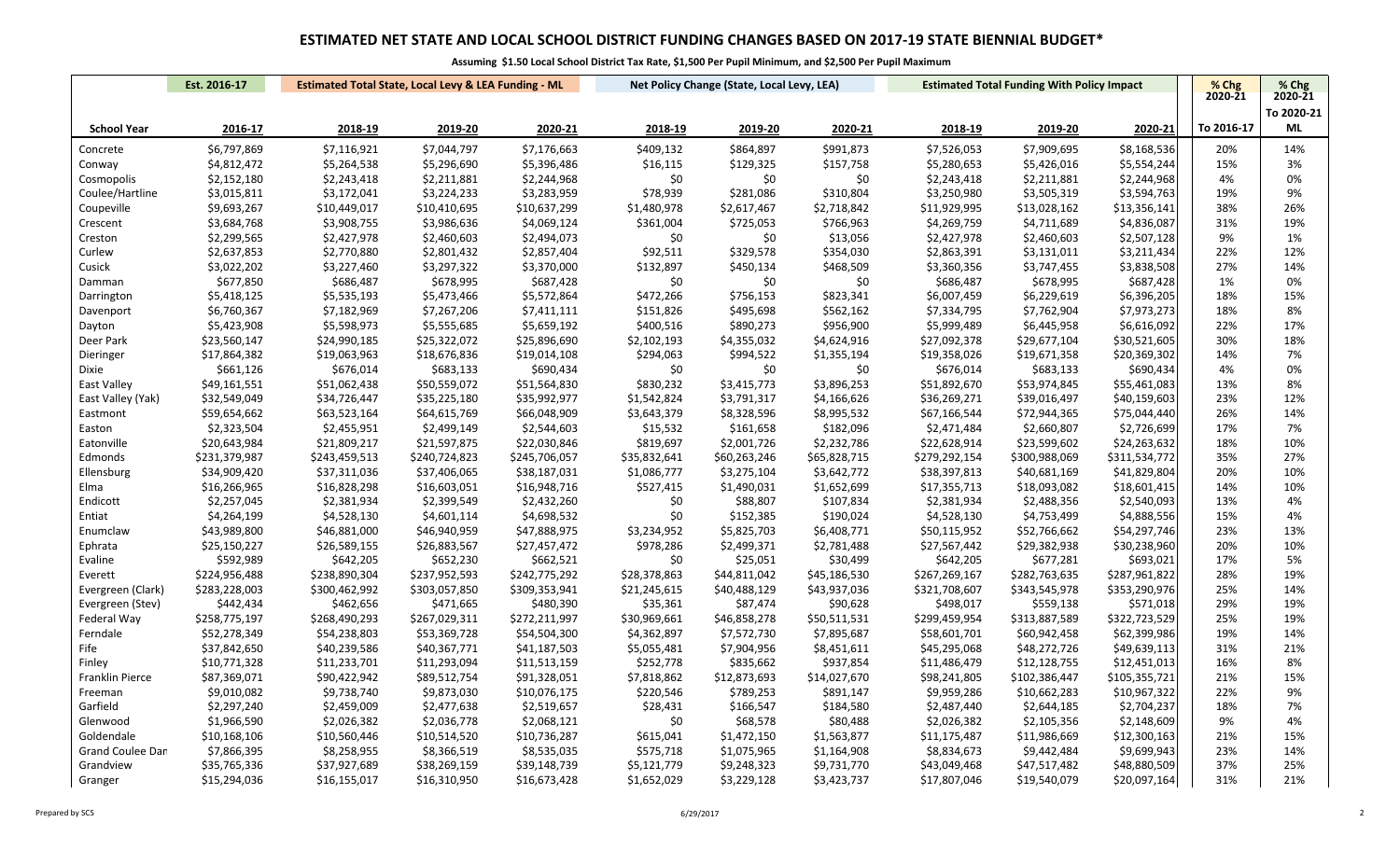|                       | Est. 2016-17<br><b>Estimated Total State, Local Levy &amp; LEA Funding - ML</b> |               |               | Net Policy Change (State, Local Levy, LEA) |              |               | <b>Estimated Total Funding With Policy Impact</b> | % Chg         | % Chg         |               |            |            |
|-----------------------|---------------------------------------------------------------------------------|---------------|---------------|--------------------------------------------|--------------|---------------|---------------------------------------------------|---------------|---------------|---------------|------------|------------|
|                       |                                                                                 |               |               |                                            |              |               |                                                   |               |               |               | 2020-21    | 2020-21    |
|                       |                                                                                 |               |               |                                            |              |               |                                                   |               |               |               |            | To 2020-21 |
| <b>School Year</b>    | 2016-17                                                                         | 2018-19       | 2019-20       | 2020-21                                    | 2018-19      | 2019-20       | 2020-21                                           | 2018-19       | 2019-20       | 2020-21       | To 2016-17 | ML         |
| <b>Granite Falls</b>  | \$21,730,260                                                                    | \$22,834,895  | \$22,534,107  | \$23,009,191                               | \$2,409,110  | \$3,864,070   | \$4,176,699                                       | \$25,244,005  | \$26,398,177  | \$27,185,891  | 25%        | 18%        |
| Grapeview             | \$2,312,733                                                                     | \$2,473,290   | \$2,476,283   | \$2,520,795                                | \$216,263    | \$396,506     | \$432,027                                         | \$2,689,553   | \$2,872,788   | \$2,952,822   | 28%        | 17%        |
| <b>Great Northern</b> | \$639,598                                                                       | \$665,366     | \$673,074     | \$681,676                                  | \$31,061     | \$59,367      | \$66,106                                          | \$696,427     | \$732,441     | \$747,782     | 17%        | 10%        |
| Green Mountain        | \$1,756,074                                                                     | \$1,959,870   | \$1,993,152   | \$2,029,786                                | \$45,540     | \$136,903     | \$178,660                                         | \$2,005,410   | \$2,130,054   | \$2,208,447   | 26%        | 9%         |
| Griffin               | \$7,638,250                                                                     | \$8,143,393   | \$8,081,083   | \$8,235,210                                | \$81,389     | \$559,395     | \$645,999                                         | \$8,224,781   | \$8,640,478   | \$8,881,209   | 16%        | 8%         |
| Harrington            | \$2,464,237                                                                     | \$2,649,959   | \$2,680,740   | \$2,726,158                                | \$0          | \$0           | \$0                                               | \$2,649,959   | \$2,680,740   | \$2,726,158   | 11%        | 0%         |
| Highland              | \$12,682,090                                                                    | \$13,391,452  | \$13,554,045  | \$13,842,298                               | \$744,554    | \$1,724,461   | \$1,862,810                                       | \$14,136,007  | \$15,278,506  | \$15,705,107  | 24%        | 13%        |
| Highline              | \$219,583,606                                                                   | \$227,784,101 | \$224,179,042 | \$228,693,689                              | \$38,760,309 | \$54,180,167  | \$57,805,653                                      | \$266,544,410 | \$278,359,210 | \$286,499,342 | 30%        | 25%        |
| Hockinson             | \$18,510,351                                                                    | \$19,727,064  | \$19,622,390  | \$20,014,034                               | \$1,472,885  | \$2,755,905   | \$2,987,896                                       | \$21,199,950  | \$22,378,295  | \$23,001,930  | 24%        | 15%        |
| Hood Canal            | \$4,459,175                                                                     | \$4,545,589   | \$4,450,566   | \$4,525,342                                | \$58,139     | \$148,151     | \$201,603                                         | \$4,603,728   | \$4,598,717   | \$4,726,944   | 6%         | 4%         |
| Hoquiam               | \$17,210,778                                                                    | \$18,162,623  | \$18,129,187  | \$18,521,058                               | \$909,464    | \$1,926,643   | \$2,137,733                                       | \$19,072,087  | \$20,055,829  | \$20,658,790  | 20%        | 12%        |
| Inchelium             | \$2,892,495                                                                     | \$3,008,962   | \$3,034,572   | \$3,093,490                                | \$258,553    | \$529,892     | \$561,533                                         | \$3,267,514   | \$3,564,464   | \$3,655,023   | 26%        | 18%        |
| Index                 | \$885,757                                                                       | \$901,908     | \$908,312     | \$918,327                                  | \$46,127     | \$79,964      | \$87,268                                          | \$948,035     | \$988,276     | \$1,005,596   | 14%        | 10%        |
| Issaquah              | \$196,033,392                                                                   | \$208,023,500 | \$206,660,266 | \$210,939,448                              | \$41,692,001 | \$68,411,048  | \$71,725,141                                      | \$249,715,502 | \$275,071,314 | \$282,664,588 | 44%        | 34%        |
| Kahlotus              | \$1,862,273                                                                     | \$1,945,823   | \$1,978,091   | \$2,009,346                                | \$21,683     | \$179,827     | \$189,996                                         | \$1,967,506   | \$2,157,918   | \$2,199,342   | 18%        | 9%         |
| Kalama                | \$9,221,069                                                                     | \$9,940,105   | \$10,021,339  | \$10,223,672                               | \$757,998    | \$1,725,067   | \$1,904,576                                       | \$10,698,103  | \$11,746,406  | \$12,128,247  | 32%        | 19%        |
| Keller                | \$569,762                                                                       | \$602,859     | \$613,176     | \$623,026                                  | \$0          | \$34,324      | \$38,374                                          | \$602,859     | \$647,501     | \$661,401     | 16%        | 6%         |
| Kelso                 | \$51,912,989                                                                    | \$55,020,659  | \$55,766,578  | \$56,949,047                               | \$3,150,114  | \$6,340,379   | \$6,933,126                                       | \$58,170,773  | \$62,106,957  | \$63,882,173  | 23%        | 12%        |
| Kennewick             | \$185,242,880                                                                   | \$197,687,414 | \$200,309,872 | \$204,700,659                              | \$12,415,551 | \$26,512,472  | \$28,709,250                                      | \$210,102,965 | \$226,822,344 | \$233,409,909 | 26%        | 14%        |
| Kent                  | \$306,549,565                                                                   | \$318,522,365 | \$314,517,639 | \$320,670,006                              | \$47,892,656 | \$69,487,887  | \$74,098,804                                      | \$366,415,021 | \$384,005,526 | \$394,768,810 | 29%        | 23%        |
| Kettle Falls          | \$9,579,139                                                                     | \$10,193,344  | \$10,335,282  | \$10,563,151                               | \$595,680    | \$1,316,040   | \$1,417,633                                       | \$10,789,023  | \$11,651,322  | \$11,980,785  | 25%        | 13%        |
| Kiona Benton          | \$16,706,374                                                                    | \$17,373,380  | \$17,594,721  | \$17,952,982                               | \$384,154    | \$1,408,388   | \$1,557,372                                       | \$17,757,534  | \$19,003,109  | \$19,510,354  | 17%        | 9%         |
| Kittitas              | \$7,188,337                                                                     | \$7,669,525   | \$7,783,618   | \$7,932,601                                | \$392,128    | \$993,111     | \$1,128,802                                       | \$8,061,653   | \$8,776,729   | \$9,061,403   | 26%        | 14%        |
| Klickitat             | \$2,397,389                                                                     | \$2,448,263   | \$2,456,886   | \$2,489,481                                | \$0          | \$32,919      | \$43,552                                          | \$2,448,263   | \$2,489,805   | \$2,533,032   | 6%         | 2%         |
| La Conner             | \$6,777,661                                                                     | \$6,919,381   | \$7,030,183   | \$7,173,913                                | \$708,386    | \$1,257,914   | \$1,336,105                                       | \$7,627,768   | \$8,288,097   | \$8,510,018   | 26%        | 19%        |
| Lacenter              | \$17,307,578                                                                    | \$18,746,163  | \$19,028,818  | \$19,418,944                               | \$656,601    | \$1,787,524   | \$1,965,679                                       | \$19,402,764  | \$20,816,342  | \$21,384,623  | 24%        | 10%        |
| Lacrosse Joint        | \$2,294,884                                                                     | \$2,396,341   | \$2,404,775   | \$2,435,155                                | \$0          | \$0           | \$0                                               | \$2,396,341   | \$2,404,775   | \$2,435,155   | 6%         | 0%         |
| Lake Chelan           | \$16,265,251                                                                    | \$17,291,903  | \$17,614,428  | \$17,968,004                               | \$1,304,316  | \$2,802,087   | \$2,944,803                                       | \$18,596,219  | \$20,416,515  | \$20,912,806  | 29%        | 16%        |
| Lake Stevens          | \$85,350,339                                                                    | \$92,937,291  | \$94,391,768  | \$96,522,251                               | \$17,875,629 | \$26,759,584  | \$26,851,387                                      | \$110,812,921 | \$121,151,352 | \$123,373,638 | 45%        | 28%        |
| Lake Washington       | \$284,677,863                                                                   | \$305,591,056 | \$306,540,206 | \$312,870,510                              | \$65,280,136 | \$102,259,347 | \$105,924,220                                     | \$370,871,192 | \$408,799,552 | \$418,794,729 | 47%        | 34%        |
| Lakewood              | \$24,415,482                                                                    | \$25,959,872  | \$25,787,449  | \$26,347,393                               | \$3,506,236  | \$5,635,292   | \$5,980,453                                       | \$29,466,108  | \$31,422,742  | \$32,327,847  | 32%        | 23%        |
| Lamont                | \$713,133                                                                       | \$752,670     | \$754,737     | \$763,691                                  | \$0          | \$0           | \$0                                               | \$752,670     | \$754,737     | \$763,691     | 7%         | 0%         |
| Liberty               | \$5,623,031                                                                     | \$5,901,137   | \$5,857,524   | \$5,968,212                                | \$254,323    | \$696,403     | \$792,622                                         | \$6,155,460   | \$6,553,927   | \$6,760,834   | 20%        | 13%        |
| Lind                  | \$3,666,944                                                                     | \$3,871,953   | \$3,872,560   | \$3,932,979                                | \$246,754    | \$488,146     | \$539,916                                         | \$4,118,707   | \$4,360,706   | \$4,472,895   | 22%        | 14%        |
| Longview              | \$73,592,864                                                                    | \$76,808,188  | \$77,229,474  | \$78,783,833                               | \$3,651,466  | \$7,717,768   | \$8,532,645                                       | \$80,459,654  | \$84,947,242  | \$87,316,478  | 19%        | 11%        |
| Loon Lake             | \$1,666,107                                                                     | \$1,796,243   | \$1,835,522   | \$1,877,188                                | \$188,336    | \$357,729     | \$370,709                                         | \$1,984,579   | \$2,193,251   | \$2,247,897   | 35%        | 20%        |
| Lopez                 | \$3,800,142                                                                     | \$3,973,304   | \$3,962,063   | \$4,028,258                                | \$458,608    | \$763,305     | \$813,657                                         | \$4,431,912   | \$4,725,368   | \$4,841,915   | 27%        | 20%        |
| Lyle                  | \$3,479,578                                                                     | \$3,719,045   | \$3,773,246   | \$3,840,162                                | \$170,974    | \$406,815     | \$446,160                                         | \$3,890,019   | \$4,180,061   | \$4,286,323   | 23%        | 12%        |
| Lynden                | \$31,691,196                                                                    | \$34,527,450  | \$35,103,088  | \$35,872,573                               | \$3,073,729  | \$5,520,094   | \$5,920,316                                       | \$37,601,179  | \$40,623,182  | \$41,792,890  | 32%        | 17%        |
| Mabton                | \$9,442,882                                                                     | \$9,991,477   | \$10,041,643  | \$10,253,812                               | \$1,141,323  | \$2,104,453   | \$2,144,348                                       | \$11,132,800  | \$12,146,096  | \$12,398,160  | 31%        | 21%        |
| Mansfield             | \$2,048,928                                                                     | \$2,154,835   | \$2,174,631   | \$2,211,767                                | \$103,414    | \$273,627     | \$290,575                                         | \$2,258,249   | \$2,448,258   | \$2,502,342   | 22%        | 13%        |
| Manson                | \$8,173,736                                                                     | \$8,647,613   | \$8,798,065   | \$8,963,476                                | \$717,785    | \$1,442,832   | \$1,526,549                                       | \$9,365,398   | \$10,240,897  | \$10,490,025  | 28%        | 17%        |
| Mary M Knight         | \$2,766,487                                                                     | \$2,967,417   | \$3,000,582   | \$3,120,940                                | \$929,107    | \$1,515,259   | \$1,579,588                                       | \$3,896,524   | \$4,515,841   | \$4,700,528   | 70%        | 51%        |
| Mary Walker           | \$5,554,600                                                                     | \$6,064,028   | \$6,174,537   | \$6,307,807                                | \$173,946    | \$658,543     | \$717,037                                         | \$6,237,974   | \$6,833,080   | \$7,024,844   | 26%        | 11%        |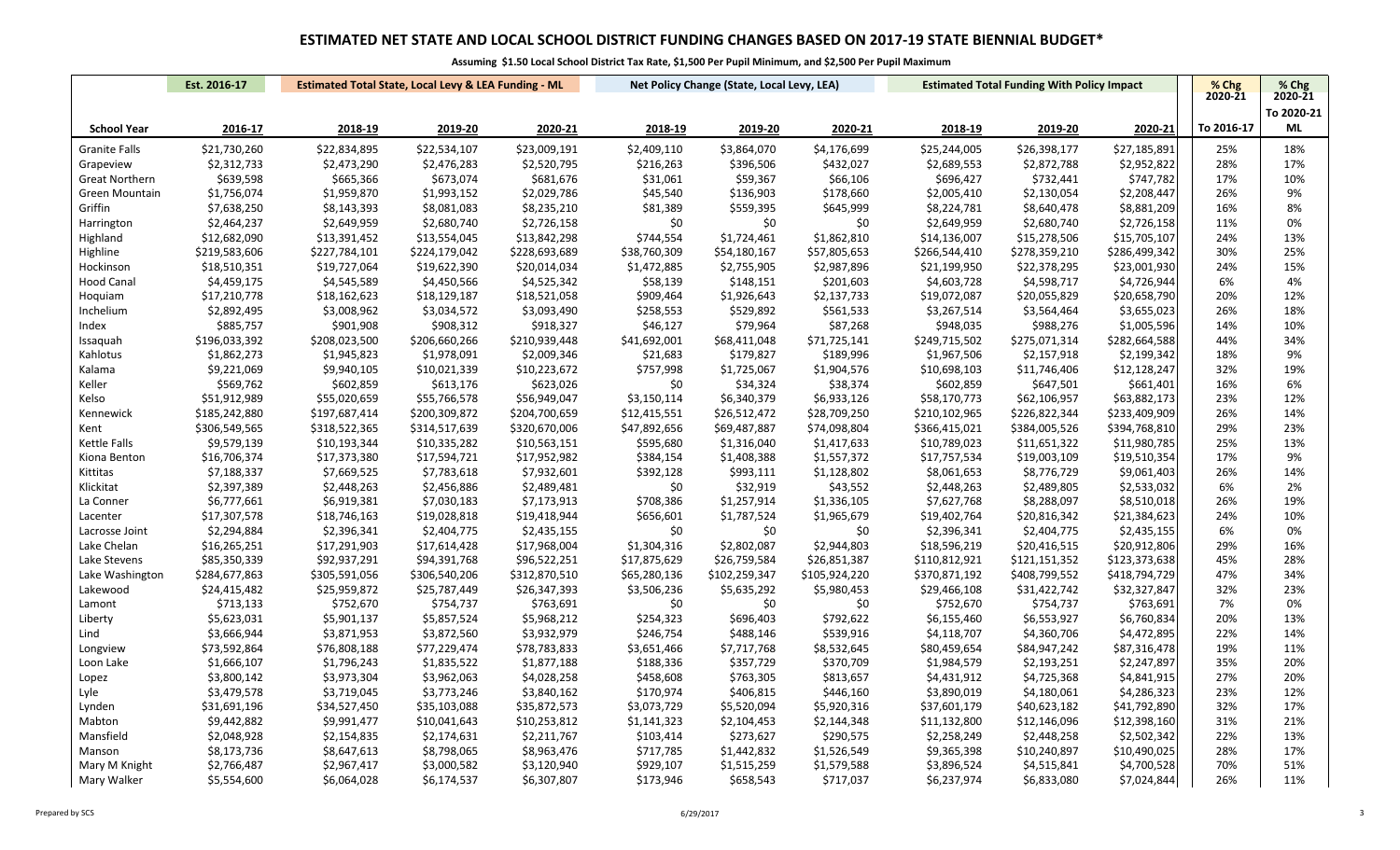|                      | Est. 2016-17  |               | <b>Estimated Total State, Local Levy &amp; LEA Funding - ML</b> |               |              | Net Policy Change (State, Local Levy, LEA) |              | <b>Estimated Total Funding With Policy Impact</b> |               |               | % Chg      | % Chg      |
|----------------------|---------------|---------------|-----------------------------------------------------------------|---------------|--------------|--------------------------------------------|--------------|---------------------------------------------------|---------------|---------------|------------|------------|
|                      |               |               |                                                                 |               |              |                                            |              |                                                   |               |               | 2020-21    | 2020-21    |
|                      |               |               |                                                                 |               |              |                                            |              |                                                   |               |               |            | To 2020-21 |
| <b>School Year</b>   | 2016-17       | 2018-19       | 2019-20                                                         | 2020-21       | 2018-19      | 2019-20                                    | 2020-21      | 2018-19                                           | 2019-20       | 2020-21       | To 2016-17 | ML         |
| Marysville           | \$124,937,443 | \$131,204,696 | \$129,989,174                                                   | \$132,692,519 | \$14,371,609 | \$23,215,526                               | \$24,095,991 | \$145,576,305                                     | \$153,204,700 | \$156,788,510 | 25%        | 18%        |
| Mc Cleary            | \$3,549,564   | \$3,853,175   | \$3,883,975                                                     | \$3,964,379   | \$20,206     | \$138,337                                  | \$180,897    | \$3,873,381                                       | \$4,022,312   | \$4,145,276   | 17%        | 5%         |
| Mead                 | \$102,574,599 | \$107,849,334 | \$107,152,999                                                   | \$109,432,614 | \$5,732,965  | \$12,622,949                               | \$13,101,691 | \$113,582,298                                     | \$119,775,948 | \$122,534,305 | 19%        | 12%        |
| Medical Lake         | \$18,053,012  | \$19,393,969  | \$19,637,938                                                    | \$20,076,872  | \$1,772,157  | \$3,669,408                                | \$3,881,131  | \$21,166,126                                      | \$23,307,346  | \$23,958,002  | 33%        | 19%        |
| Mercer Island        | \$46,794,915  | \$48,936,257  | \$48,402,516                                                    | \$49,330,303  | \$6,779,984  | \$11,175,900                               | \$11,970,349 | \$55,716,241                                      | \$59,578,416  | \$61,300,652  | 31%        | 24%        |
| Meridian             | \$18,037,684  | \$19,094,188  | \$18,923,312                                                    | \$19,311,404  | \$1,441,268  | \$2,583,123                                | \$2,812,038  | \$20,535,456                                      | \$21,506,435  | \$22,123,442  | 23%        | 15%        |
| <b>Methow Valley</b> | \$7,079,612   | \$7,488,836   | \$7,476,570                                                     | \$7,621,900   | \$479,018    | \$1,197,194                                | \$1,285,620  | \$7,967,854                                       | \$8,673,763   | \$8,907,520   | 26%        | 17%        |
| Mill A               | \$585,059     | \$602,248     | \$610,129                                                       | \$618,215     | \$73,455     | \$131,628                                  | \$135,182    | \$675,704                                         | \$741,757     | \$753,396     | 29%        | 22%        |
| Monroe               | \$70,355,218  | \$73,639,008  | \$73,152,874                                                    | \$74,678,802  | \$10,291,521 | \$16,005,057                               | \$17,000,041 | \$83,930,529                                      | \$89,157,931  | \$91,678,843  | 30%        | 23%        |
| Montesano            | \$13,975,541  | \$15,145,680  | \$15,212,513                                                    | \$15,546,514  | \$305,054    | \$1,249,260                                | \$1,407,984  | \$15,450,734                                      | \$16,461,772  | \$16,954,498  | 21%        | 9%         |
| Morton               | \$3,862,962   | \$4,093,769   | \$4,161,972                                                     | \$4,245,396   | \$223,424    | \$462,720                                  | \$499,152    | \$4,317,193                                       | \$4,624,692   | \$4,744,547   | 23%        | 12%        |
| Moses Lake           | \$92,295,549  | \$97,162,175  | \$96,950,122                                                    | \$99,006,494  | \$7,095,193  | \$12,936,757                               | \$13,419,642 | \$104,257,368                                     | \$109,886,880 | \$112,426,137 | 22%        | 14%        |
| Mossyrock            | \$5,909,910   | \$6,251,555   | \$6,362,736                                                     | \$6,493,462   | \$370,099    | \$834,722                                  | \$897,609    | \$6,621,654                                       | \$7,197,457   | \$7,391,071   | 25%        | 14%        |
| Mount Adams          | \$8,622,049   | \$9,363,590   | \$9,563,085                                                     | \$9,782,140   | \$1,146,065  | \$2,109,480                                | \$2,195,806  | \$10,509,655                                      | \$11,672,565  | \$11,977,945  | 39%        | 22%        |
| Mount Baker          | \$21,560,450  | \$22,399,742  | \$22,088,509                                                    | \$22,528,130  | \$1,877,319  | \$3,171,114                                | \$3,449,560  | \$24,277,061                                      | \$25,259,622  | \$25,977,691  | 20%        | 15%        |
| Mount Pleasant       | \$636,154     | \$614,271     | \$625,286                                                       | \$636,604     | \$137,791    | \$218,770                                  | \$225,055    | \$752,061                                         | \$844,057     | \$861,659     | 35%        | 35%        |
| Mt Vernon            | \$76,292,672  | \$79,339,091  | \$78,865,797                                                    | \$80,458,883  | \$9,567,076  | \$14,741,539                               | \$15,836,692 | \$88,906,167                                      | \$93,607,336  | \$96,295,575  | 26%        | 20%        |
| Mukilteo             | \$171,215,424 | \$178,796,942 | \$177,807,309                                                   | \$181,522,905 | \$32,591,641 | \$49,338,868                               | \$50,851,167 | \$211,388,583                                     | \$227,146,177 | \$232,374,072 | 36%        | 28%        |
| Naches Valley        | \$14,277,487  | \$15,001,248  | \$14,992,754                                                    | \$15,288,685  | \$461,218    | \$1,250,559                                | \$1,406,015  | \$15,462,466                                      | \$16,243,314  | \$16,694,700  | 17%        | 9%         |
| Napavine             | \$8,026,857   | \$8,524,203   | \$8,625,760                                                     | \$8,816,066   | \$543,939    | \$1,242,156                                | \$1,328,541  | \$9,068,142                                       | \$9,867,915   | \$10,144,607  | 26%        | 15%        |
| Naselle Grays Riv    | \$5,260,300   | \$5,543,277   | \$5,607,639                                                     | \$5,705,579   | \$64,232     | \$345,075                                  | \$385,848    | \$5,607,509                                       | \$5,952,713   | \$6,091,427   | 16%        | 7%         |
| Nespelem             | \$1,530,254   | \$1,618,012   | \$1,616,683                                                     | \$1,652,298   | \$115,219    | \$257,698                                  | \$276,471    | \$1,733,231                                       | \$1,874,382   | \$1,928,768   | 26%        | 17%        |
| Newport              | \$11,068,251  | \$11,811,921  | \$11,992,611                                                    | \$12,251,609  | \$556,752    | \$1,379,442                                | \$1,499,832  | \$12,368,673                                      | \$13,372,052  | \$13,751,441  | 24%        | 12%        |
| Nine Mile Falls      | \$15,449,544  | \$16,505,870  | \$16,497,111                                                    | \$16,822,767  | \$185,818    | \$985,579                                  | \$1,149,985  | \$16,691,689                                      | \$17,482,690  | \$17,972,752  | 16%        | 7%         |
| Nooksack Valley      | \$18,773,056  | \$19,646,637  | \$19,574,456                                                    | \$19,987,289  | \$1,523,553  | \$2,758,747                                | \$3,003,814  | \$21,170,189                                      | \$22,333,203  | \$22,991,103  | 22%        | 15%        |
| North Beach          | \$7,750,523   | \$8,149,385   | \$8,169,546                                                     | \$8,326,341   | \$763,732    | \$1,535,882                                | \$1,644,428  | \$8,913,117                                       | \$9,705,427   | \$9,970,769   | 29%        | 20%        |
| North Franklin       | \$21,445,088  | \$22,833,373  | \$23,140,977                                                    | \$23,648,324  | \$2,521,534  | \$4,663,407                                | \$4,896,298  | \$25,354,907                                      | \$27,804,384  | \$28,544,621  | 33%        | 21%        |
| North Kitsap         | \$66,783,116  | \$69,912,105  | \$69,380,055                                                    | \$70,752,255  | \$7,614,023  | \$12,134,011                               | \$13,120,436 | \$77,526,128                                      | \$81,514,066  | \$83,872,691  | 26%        | 19%        |
| North Mason          | \$22,722,329  | \$24,204,935  | \$24,697,683                                                    | \$25,218,892  | \$1,445,891  | \$3,137,084                                | \$3,382,310  | \$25,650,826                                      | \$27,834,768  | \$28,601,202  | 26%        | 13%        |
| North River          | \$1,666,144   | \$1,732,431   | \$1,762,645                                                     | \$1,793,631   | \$176,920    | \$377,921                                  | \$389,428    | \$1,909,351                                       | \$2,140,566   | \$2,183,059   | 31%        | 22%        |
| North Thurston       | \$156,407,719 | \$165,778,339 | \$164,077,222                                                   | \$167,503,002 | \$12,078,567 | \$22,676,791                               | \$23,597,467 | \$177,856,906                                     | \$186,754,013 | \$191,100,469 | 22%        | 14%        |
| Northport            | \$2,933,008   | \$3,096,001   | \$3,147,224                                                     | \$3,211,587   | \$238,149    | \$514,091                                  | \$524,707    | \$3,334,150                                       | \$3,661,315   | \$3,736,293   | 27%        | 16%        |
| Northshore           | \$217,921,981 | \$235,261,431 | \$237,256,014                                                   | \$242,207,363 | \$33,877,858 | \$58,865,541                               | \$63,913,464 | \$269,139,289                                     | \$296,121,556 | \$306,120,827 | 40%        | 26%        |
| Oak Harbor           | \$57,338,437  | \$62,264,131  | \$63,172,318                                                    | \$64,559,567  | \$8,386,272  | \$13,834,634                               | \$14,672,900 | \$70,650,403                                      | \$77,006,952  | \$79,232,467  | 38%        | 23%        |
| Oakesdale            | \$2,512,832   | \$2,663,677   | \$2,603,429                                                     | \$2,643,377   | \$0          | \$49,806                                   | \$69,751     | \$2,663,677                                       | \$2,653,236   | \$2,713,128   | 8%         | 3%         |
| Oakville             | \$2,795,681   | \$2,956,748   | \$2,968,764                                                     | \$3,029,586   | \$130,558    | \$336,163                                  | \$367,787    | \$3,087,306                                       | \$3,304,927   | \$3,397,373   | 22%        | 12%        |
| Ocean Beach          | \$12,428,691  | \$12,924,029  | \$12,832,033                                                    | \$13,078,940  | \$948,227    | \$1,919,281                                | \$1,971,943  | \$13,872,256                                      | \$14,751,315  | \$15,050,884  | 21%        | 15%        |
| Ocosta               | \$7,373,014   | \$7,777,020   | \$7,821,663                                                     | \$7,968,013   | \$222,772    | \$667,904                                  | \$752,452    | \$7,999,792                                       | \$8,489,567   | \$8,720,465   | 18%        | 9%         |
| Odessa               | \$3,445,175   | \$3,677,861   | \$3,731,828                                                     | \$3,802,281   | \$0          | \$186,450                                  | \$220,639    | \$3,677,861                                       | \$3,918,278   | \$4,022,920   | 17%        | 6%         |
| Okanogan             | \$11,079,971  | \$11,737,500  | \$11,876,941                                                    | \$12,147,358  | \$603,911    | \$1,561,516                                | \$1,677,267  | \$12,341,411                                      | \$13,438,457  | \$13,824,625  | 25%        | 14%        |
| Olympia              | \$103,281,639 | \$109,891,432 | \$109,004,445                                                   | \$111,311,627 | \$3,141,148  | \$9,670,519                                | \$10,695,805 | \$113,032,580                                     | \$118,674,964 | \$122,007,432 | 18%        | 10%        |
| Omak                 | \$44,474,039  | \$47,035,788  | \$47,566,622                                                    | \$48,760,516  | \$6,402,382  | \$11,567,703                               | \$12,120,639 | \$53,438,170                                      | \$59,134,326  | \$60,881,155  | 37%        | 25%        |
| Onalaska             | \$8,054,051   | \$8,518,961   | \$8,654,506                                                     | \$8,838,694   | \$605,911    | \$1,268,198                                | \$1,356,458  | \$9,124,873                                       | \$9,922,704   | \$10,195,152  | 27%        | 15%        |
| <b>Onion Creek</b>   | \$781,797     | \$799,714     | \$803,292                                                       | \$815,499     | \$0          | \$25,806                                   | \$30,685     | \$799,714                                         | \$829,098     | \$846,185     | 8%         | 4%         |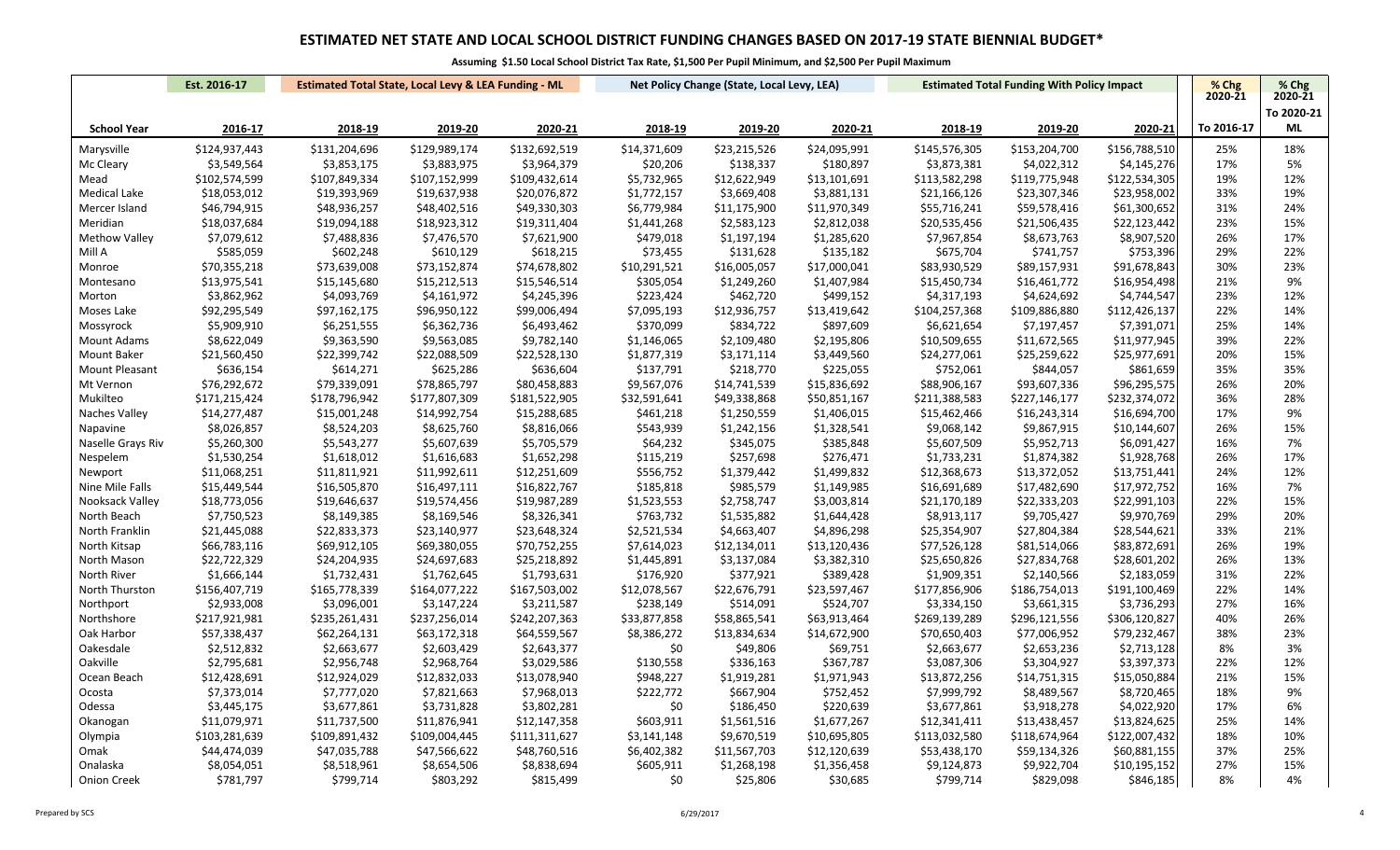|                        | Est. 2016-17  |               | <b>Estimated Total State, Local Levy &amp; LEA Funding - ML</b> |               |              | Net Policy Change (State, Local Levy, LEA) |               | <b>Estimated Total Funding With Policy Impact</b> |               |               | % Chg      | % Chg      |
|------------------------|---------------|---------------|-----------------------------------------------------------------|---------------|--------------|--------------------------------------------|---------------|---------------------------------------------------|---------------|---------------|------------|------------|
|                        |               |               |                                                                 |               |              |                                            |               |                                                   |               |               | 2020-21    | 2020-21    |
|                        |               |               |                                                                 |               |              |                                            |               |                                                   |               |               |            | To 2020-21 |
| <b>School Year</b>     | 2016-17       | 2018-19       | 2019-20                                                         | 2020-21       | 2018-19      | 2019-20                                    | 2020-21       | 2018-19                                           | 2019-20       | 2020-21       | To 2016-17 | ML         |
| Orcas                  | \$8,279,028   | \$8,611,789   | \$8,614,038                                                     | \$8,782,424   | \$1,144,484  | \$2,081,614                                | \$2,203,169   | \$9,756,273                                       | \$10,695,652  | \$10,985,593  | 33%        | 25%        |
| <b>Orchard Prairie</b> | \$778,658     | \$853,629     | \$866,386                                                       | \$879,905     | \$86,003     | \$167,219                                  | \$173,289     | \$939,632                                         | \$1,033,605   | \$1,053,194   | 35%        | 20%        |
| Orient                 | \$917,887     | \$1,009,930   | \$1,023,340                                                     | \$1,038,851   | \$64,666     | \$164,010                                  | \$167,543     | \$1,074,596                                       | \$1,187,351   | \$1,206,394   | 31%        | 16%        |
| Orondo                 | \$2,680,070   | \$2,858,144   | \$2,905,335                                                     | \$2,956,984   | \$0          | \$0                                        | \$10,124      | \$2,858,144                                       | \$2,905,335   | \$2,967,108   | 11%        | 0%         |
| Oroville               | \$6,367,280   | \$6,754,336   | \$6,865,530                                                     | \$7,002,576   | \$339,749    | \$744,213                                  | \$796,960     | \$7,094,085                                       | \$7,609,743   | \$7,799,536   | 22%        | 11%        |
| Orting                 | \$25,365,179  | \$27,571,754  | \$27,864,112                                                    | \$28,449,357  | \$2,359,503  | \$4,208,736                                | \$4,566,881   | \$29,931,257                                      | \$32,072,848  | \$33,016,238  | 30%        | 16%        |
| Othello                | \$41,736,017  | \$44,586,768  | \$45,161,704                                                    | \$46,221,367  | \$4,950,131  | \$9,474,884                                | \$10,025,092  | \$49,536,898                                      | \$54,636,588  | \$56,246,459  | 35%        | 22%        |
| Palisades              | \$509,138     | \$524,857     | \$532,583                                                       | \$540,890     | \$72,620     | \$114,015                                  | \$119,817     | \$597,477                                         | \$646,598     | \$660,707     | 30%        | 22%        |
| Palouse                | \$2,733,878   | \$2,997,768   | \$3,032,767                                                     | \$3,088,721   | \$0          | \$63                                       | \$25,233      | \$2,997,768                                       | \$3,032,831   | \$3,113,954   | 14%        | 1%         |
| Pasco                  | \$184,326,145 | \$197,070,991 | \$199,329,450                                                   | \$203,526,055 | \$15,982,157 | \$28,718,115                               | \$31,026,193  | \$213,053,148                                     | \$228,047,565 | \$234,552,248 | 27%        | 15%        |
| Pateros                | \$4,070,758   | \$4,290,048   | \$4,345,667                                                     | \$4,430,669   | \$102,325    | \$325,619                                  | \$364,809     | \$4,392,372                                       | \$4,671,286   | \$4,795,479   | 18%        | 8%         |
| Paterson               | \$1,625,206   | \$1,759,634   | \$1,794,020                                                     | \$1,830,504   | \$167,334    | \$332,832                                  | \$344,664     | \$1,926,967                                       | \$2,126,852   | \$2,175,167   | 34%        | 19%        |
| Pe Ell                 | \$3,805,505   | \$4,028,230   | \$4,079,187                                                     | \$4,161,095   | \$0          | \$186,303                                  | \$217,026     | \$4,028,230                                       | \$4,265,489   | \$4,378,121   | 15%        | 5%         |
| Peninsula              | \$92,956,145  | \$98,169,684  | \$97,881,939                                                    | \$99,936,106  | \$11,149,443 | \$20,885,199                               | \$22,822,198  | \$109,319,127                                     | \$118,767,138 | \$122,758,305 | 32%        | 23%        |
| Pioneer                | \$8,884,182   | \$9,305,309   | \$9,350,213                                                     | \$9,517,714   | \$218,331    | \$584,035                                  | \$700,573     | \$9,523,640                                       | \$9,934,248   | \$10,218,287  | 15%        | 7%         |
| Pomeroy                | \$4,284,405   | \$4,463,826   | \$4,483,958                                                     | \$4,567,382   | \$18,945     | \$308,047                                  | \$352,780     | \$4,482,772                                       | \$4,792,005   | \$4,920,162   | 15%        | 8%         |
| Port Angeles           | \$40,737,080  | \$42,826,363  | \$43,100,937                                                    | \$44,001,004  | \$2,751,257  | \$5,246,950                                | \$5,460,711   | \$45,577,620                                      | \$48,347,886  | \$49,461,715  | 21%        | 12%        |
| Port Townsend          | \$13,188,348  | \$13,638,144  | \$13,517,216                                                    | \$13,792,063  | \$1,208,212  | \$2,504,646                                | \$2,686,843   | \$14,846,356                                      | \$16,021,862  | \$16,478,905  | 25%        | 19%        |
| Prescott               | \$4,022,664   | \$4,259,161   | \$4,329,393                                                     | \$4,410,673   | \$255,984    | \$617,030                                  | \$663,615     | \$4,515,145                                       | \$4,946,422   | \$5,074,288   | 26%        | 15%        |
| Prosser                | \$30,075,039  | \$31,760,088  | \$32,195,501                                                    | \$32,878,058  | \$961,546    | \$3,063,972                                | \$3,367,339   | \$32,721,634                                      | \$35,259,473  | \$36,245,396  | 21%        | 10%        |
| Pullman                | \$26,390,343  | \$29,623,177  | \$30,133,992                                                    | \$30,783,519  | \$1,349,902  | \$3,180,834                                | \$3,497,575   | \$30,973,080                                      | \$33,314,826  | \$34,281,094  | 30%        | 11%        |
| Puyallup               | \$244,282,038 | \$258,566,744 | \$256,420,330                                                   | \$261,672,387 | \$15,680,669 | \$31,228,451                               | \$34,077,524  | \$274,247,412                                     | \$287,648,781 | \$295,749,911 | 21%        | 13%        |
| Queets-Clearwate       | \$645,209     | \$668,240     | \$674,491                                                       | \$684,317     | \$0          | \$20,975                                   | \$24,628      | \$668,240                                         | \$695,466     | \$708,945     | 10%        | 4%         |
| Quilcene               | \$5,567,966   | \$5,892,796   | \$6,009,199                                                     | \$6,147,994   | \$826,114    | \$1,493,134                                | \$1,568,231   | \$6,718,910                                       | \$7,502,333   | \$7,716,226   | 39%        | 26%        |
| Quillayute Valley      | \$26,574,266  | \$28,124,855  | \$28,584,266                                                    | \$29,241,919  | \$4,387,429  | \$7,603,708                                | \$8,047,122   | \$32,512,284                                      | \$36,187,974  | \$37,289,041  | 40%        | 28%        |
| Quinault               | \$2,986,702   | \$3,151,795   | \$3,151,252                                                     | \$3,205,279   | \$34,876     | \$172,458                                  | \$201,486     | \$3,186,671                                       | \$3,323,710   | \$3,406,766   | 14%        | 6%         |
| Quincy                 | \$32,337,330  | \$34,396,241  | \$34,954,001                                                    | \$35,649,886  | \$3,335,616  | \$6,509,453                                | \$7,179,011   | \$37,731,857                                      | \$41,463,454  | \$42,828,897  | 32%        | 20%        |
| Rainier                | \$8,438,833   | \$8,813,681   | \$8,789,242                                                     | \$8,970,317   | \$393,213    | \$913,712                                  | \$1,013,249   | \$9,206,893                                       | \$9,702,955   | \$9,983,566   | 18%        | 11%        |
| Raymond                | \$6,832,297   | \$7,184,767   | \$7,241,320                                                     | \$7,385,636   | \$456,675    | \$895,536                                  | \$969,622     | \$7,641,443                                       | \$8,136,856   | \$8,355,258   | 22%        | 13%        |
| Reardan                | \$6,318,873   | \$6,899,286   | \$7,013,984                                                     | \$7,157,026   | \$0          | \$247,727                                  | \$339,661     | \$6,899,286                                       | \$7,261,711   | \$7,496,688   | 19%        | 5%         |
| Renton                 | \$175,406,548 | \$183,758,320 | \$182,398,313                                                   | \$186,008,852 | \$32,120,979 | \$48,535,521                               | \$51,075,909  | \$215,879,299                                     | \$230,933,833 | \$237,084,761 | 35%        | 27%        |
| Republic               | \$3,933,033   | \$4,200,368   | \$4,273,830                                                     | \$4,367,603   | \$185,481    | \$568,767                                  | \$607,372     | \$4,385,850                                       | \$4,842,598   | \$4,974,975   | 26%        | 14%        |
| Richland               | \$133,848,052 | \$142,355,474 | \$143,704,264                                                   | \$146,647,772 | \$10,984,914 | \$20,858,145                               | \$21,563,841  | \$153,340,387                                     | \$164,562,408 | \$168,211,613 | 26%        | 15%        |
| Ridgefield             | \$25,054,854  | \$27,740,878  | \$27,921,629                                                    | \$28,531,931  | \$2,382,649  | \$4,830,096                                | \$5,330,282   | \$30,123,526                                      | \$32,751,725  | \$33,862,214  | 35%        | 19%        |
| Ritzville              | \$4,043,757   | \$4,444,102   | \$4,497,693                                                     | \$4,579,807   | \$0          | \$36,197                                   | \$100,584     | \$4,444,102                                       | \$4,533,889   | \$4,680,391   | 16%        | 2%         |
| Riverside              | \$16,267,712  | \$17,103,265  | \$17,252,735                                                    | \$17,579,907  | \$319,957    | \$1,055,778                                | \$1,224,535   | \$17,423,222                                      | \$18,308,513  | \$18,804,442  | 16%        | 7%         |
| Riverview              | \$33,887,433  | \$35,741,592  | \$35,526,713                                                    | \$36,255,763  | \$5,571,625  | \$8,882,921                                | \$9,426,833   | \$41,313,217                                      | \$44,409,634  | \$45,682,596  | 35%        | 26%        |
| Rochester              | \$23,751,927  | \$25,021,848  | \$25,178,682                                                    | \$25,689,614  | \$1,084,135  | \$2,371,761                                | \$2,643,866   | \$26,105,984                                      | \$27,550,443  | \$28,333,479  | 19%        | 10%        |
| Roosevelt              | \$436,919     | \$445,582     | \$452,410                                                       | \$459,420     | \$113,424    | \$170,923                                  | \$175,292     | \$559,006                                         | \$623,333     | \$634,711     | 45%        | 38%        |
| Rosalia                | \$3,143,527   | \$3,321,937   | \$3,324,136                                                     | \$3,379,551   | \$0          | \$157,139                                  | \$225,235     | \$3,321,937                                       | \$3,481,275   | \$3,604,786   | 15%        | 7%         |
| Royal                  | \$16,926,063  | \$17,967,430  | \$18,210,239                                                    | \$18,622,722  | \$2,156,926  | \$4,037,803                                | \$4,118,312   | \$20,124,356                                      | \$22,248,042  | \$22,741,034  | 34%        | 22%        |
| San Juan               | \$8,548,463   | \$9,042,286   | \$8,981,924                                                     | \$9,166,506   | \$1,320,964  | \$2,359,145                                | \$2,498,774   | \$10,363,250                                      | \$11,341,069  | \$11,665,280  | 36%        | 27%        |
| Satsop                 | \$758,356     | \$847,546     | \$848,772                                                       | \$861,574     | \$0          | \$20,823                                   | \$26,820      | \$847,546                                         | \$869,595     | \$888,395     | 17%        | 3%         |
| Seattle                | \$646,431,709 | \$676,117,255 | \$669,218,451                                                   | \$681,282,665 | \$80,803,513 | \$127,780,419                              | \$138,149,964 | \$756,920,769                                     | \$796,998,871 | \$819,432,630 | 27%        | 20%        |
|                        |               |               |                                                                 |               |              |                                            |               |                                                   |               |               |            |            |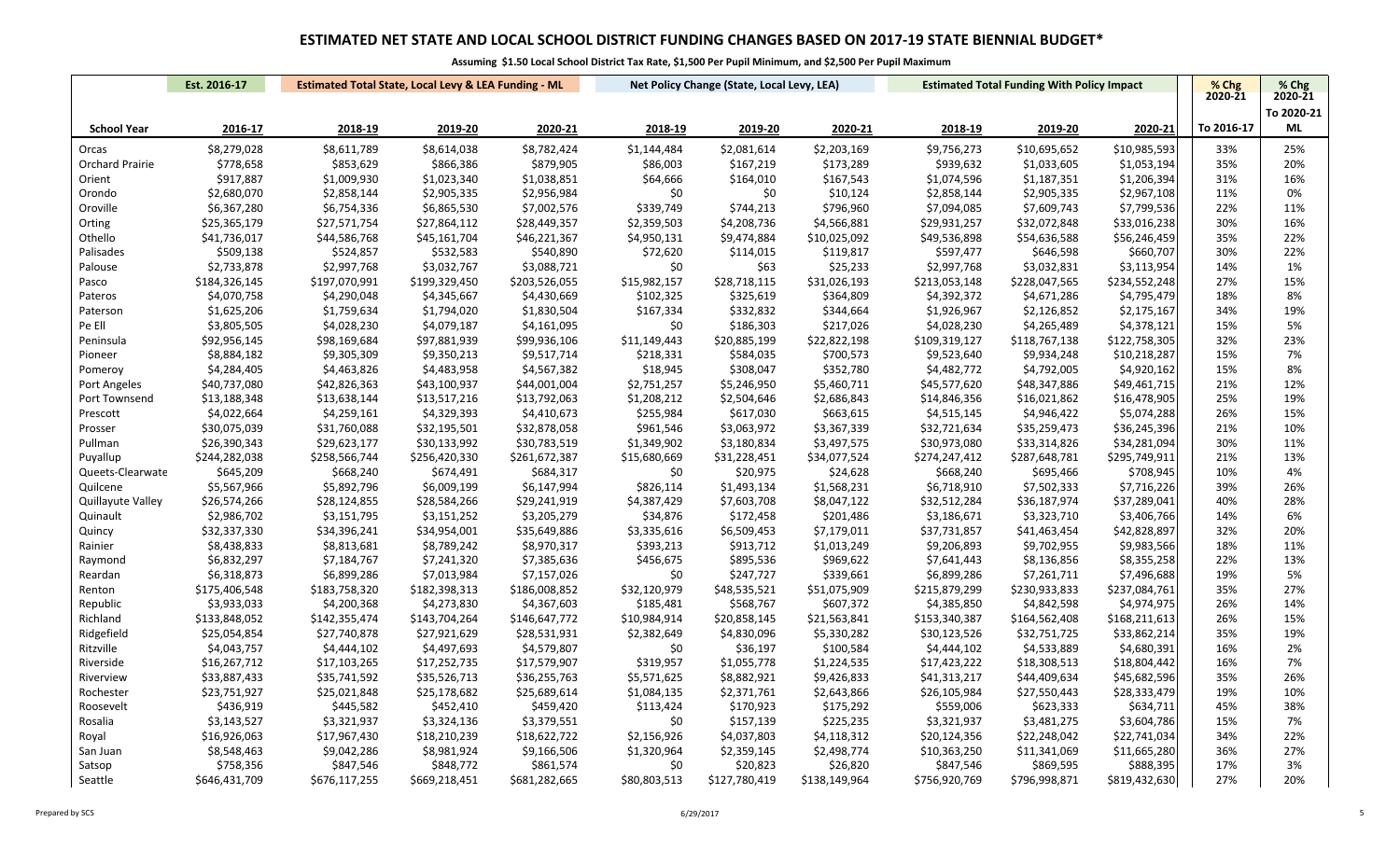|                    | Est. 2016-17<br><b>Estimated Total State, Local Levy &amp; LEA Funding - ML</b> |               |               |               | Net Policy Change (State, Local Levy, LEA) |              |              | <b>Estimated Total Funding With Policy Impact</b> | % Chg         | $%$ Chg       |            |            |
|--------------------|---------------------------------------------------------------------------------|---------------|---------------|---------------|--------------------------------------------|--------------|--------------|---------------------------------------------------|---------------|---------------|------------|------------|
|                    |                                                                                 |               |               |               |                                            |              |              |                                                   |               |               | 2020-21    | 2020-21    |
|                    |                                                                                 |               |               |               |                                            |              |              |                                                   |               |               |            | To 2020-21 |
| <b>School Year</b> | 2016-17                                                                         | 2018-19       | 2019-20       | 2020-21       | 2018-19                                    | 2019-20      | 2020-21      | 2018-19                                           | 2019-20       | 2020-21       | To 2016-17 | <b>ML</b>  |
| Sedro Woolley      | \$47,707,601                                                                    | \$49,994,891  | \$49,575,129  | \$50,587,968  | \$4,347,418                                | \$7,449,579  | \$8,051,079  | \$54,342,309                                      | \$57,024,708  | \$58,639,047  | 23%        | 16%        |
| Selah              | \$38,674,791                                                                    | \$40,913,064  | \$41,418,757  | \$42,272,892  | \$2,041,473                                | \$4,435,594  | \$4,856,253  | \$42,954,538                                      | \$45,854,351  | \$47,129,144  | 22%        | 11%        |
| Selkirk            | \$3,608,333                                                                     | \$3,836,860   | \$3,891,880   | \$3,966,475   | \$201,500                                  | \$510,197    | \$569,668    | \$4,038,359                                       | \$4,402,078   | \$4,536,142   | 26%        | 14%        |
| Sequim             | \$28,294,313                                                                    | \$30,433,573  | \$31,042,282  | \$31,721,563  | \$3,215,724                                | \$6,079,258  | \$6,314,811  | \$33,649,297                                      | \$37,121,541  | \$38,036,374  | 34%        | 20%        |
| Shaw               | \$234,427                                                                       | \$243,392     | \$247,726     | \$252,173     | \$76,245                                   | \$113,863    | \$116,971    | \$319,637                                         | \$361,589     | \$369,145     | 57%        | 46%        |
| Shelton            | \$46,730,612                                                                    | \$48,972,640  | \$48,979,877  | \$50,030,669  | \$2,998,078                                | \$6,242,255  | \$6,794,172  | \$51,970,717                                      | \$55,222,132  | \$56,824,841  | 22%        | 14%        |
| Shoreline          | \$99,293,206                                                                    | \$106,770,811 | \$107,407,021 | \$109,574,707 | \$17,598,683                               | \$27,710,207 | \$28,754,643 | \$124,369,494                                     | \$135,117,228 | \$138,329,350 | 39%        | 26%        |
| Skamania           | \$890,777                                                                       | \$954,198     | \$968,475     | \$983,144     | \$70,853                                   | \$160,359    | \$165,341    | \$1,025,050                                       | \$1,128,834   | \$1,148,485   | 29%        | 17%        |
| Skykomish          | \$1,878,727                                                                     | \$1,954,761   | \$1,986,388   | \$2,017,121   | \$281,845                                  | \$423,215    | \$443,463    | \$2,236,606                                       | \$2,409,602   | \$2,460,584   | 31%        | 22%        |
| Snohomish          | \$106,604,148                                                                   | \$112,189,777 | \$111,501,606 | \$113,807,483 | \$17,514,520                               | \$26,374,387 | \$26,649,125 | \$129,704,298                                     | \$137,875,992 | \$140,456,608 | 32%        | 23%        |
| Snoqualmie Valley  | \$68,920,835                                                                    | \$73,389,157  | \$72,968,085  | \$74,495,455  | \$12,860,075                               | \$20,347,997 | \$21,498,184 | \$86,249,233                                      | \$93,316,082  | \$95,993,639  | 39%        | 29%        |
| Soap Lake          | \$5,991,040                                                                     | \$6,271,023   | \$6,337,732   | \$6,456,206   | \$434,227                                  | \$778,081    | \$844,295    | \$6,705,250                                       | \$7,115,814   | \$7,300,502   | 22%        | 13%        |
| South Bend         | \$7,389,533                                                                     | \$7,787,917   | \$7,880,947   | \$8,033,675   | \$394,159                                  | \$908,662    | \$979,471    | \$8,182,076                                       | \$8,789,609   | \$9,013,147   | 22%        | 12%        |
| South Kitsap       | \$103,348,141                                                                   | \$109,350,928 | \$109,378,664 | \$111,670,295 | \$16,153,661                               | \$24,040,563 | \$25,690,551 | \$125,504,589                                     | \$133,419,227 | \$137,360,846 | 33%        | 23%        |
| South Whidbey      | \$14,920,489                                                                    | \$15,700,283  | \$15,583,230  | \$15,908,358  | \$2,511,196                                | \$4,295,726  | \$4,352,199  | \$18,211,479                                      | \$19,878,956  | \$20,260,557  | 36%        | 27%        |
| Southside          | \$2,219,565                                                                     | \$2,439,900   | \$2,402,164   | \$2,452,108   | \$0                                        | \$44,687     | \$74,917     | \$2,439,900                                       | \$2,446,851   | \$2,527,026   | 14%        | 3%         |
| Spokane            | \$341,558,600                                                                   | \$357,803,010 | \$355,511,610 | \$362,559,088 | \$23,847,417                               | \$43,397,210 | \$45,150,610 | \$381,650,427                                     | \$398,908,820 | \$407,709,698 | 19%        | 12%        |
| Sprague            | \$1,832,408                                                                     | \$1,907,261   | \$1,927,979   | \$1,956,428   | \$45,004                                   | \$157,143    | \$175,073    | \$1,952,265                                       | \$2,085,122   | \$2,131,501   | 16%        | 9%         |
| St John            | \$2,696,825                                                                     | \$2,976,453   | \$3,017,652   | \$3,070,614   | \$74,761                                   | \$263,129    | \$298,016    | \$3,051,214                                       | \$3,280,781   | \$3,368,630   | 25%        | 10%        |
| Stanwood-Caman     | \$47,455,425                                                                    | \$50,613,677  | \$50,289,972  | \$51,363,369  | \$6,704,964                                | \$11,437,503 | \$11,899,240 | \$57,318,642                                      | \$61,727,475  | \$63,262,609  | 33%        | 23%        |
| Star               | \$365,428                                                                       | \$377,377     | \$383,334     | \$389,439     | \$34,404                                   | \$77,030     | \$78,986     | \$411,780                                         | \$460,364     | \$468,426     | 28%        | 20%        |
| Starbuck           | \$511,732                                                                       | \$530,741     | \$540,321     | \$550,142     | \$36,465                                   | \$99,941     | \$102,785    | \$567,206                                         | \$640,262     | \$652,927     | 28%        | 19%        |
| Stehekin           | \$275,353                                                                       | \$286,416     | \$291,354     | \$296,411     | \$0                                        | \$29,784     | \$28,660     | \$286,416                                         | \$321,138     | \$325,071     | 18%        | 10%        |
| Steilacoom Hist.   | \$33,032,166                                                                    | \$35,561,898  | \$35,952,627  | \$36,653,283  | \$2,346,601                                | \$4,739,223  | \$5,205,759  | \$37,908,499                                      | \$40,691,850  | \$41,859,042  | 27%        | 14%        |
| Steptoe            | \$675,693                                                                       | \$712,270     | \$718,390     | \$728,817     | \$0                                        | \$36,357     | \$45,463     | \$712,270                                         | \$754,748     | \$774,280     | 15%        | 6%         |
| Stevenson-Carson   | \$8,332,648                                                                     | \$8,978,956   | \$9,182,732   | \$9,410,947   | \$797,668                                  | \$1,772,407  | \$1,865,724  | \$9,776,624                                       | \$10,955,139  | \$11,276,671  | 35%        | 20%        |
| Sultan             | \$21,985,654                                                                    | \$22,807,614  | \$22,583,511  | \$23,051,160  | \$3,150,324                                | \$4,749,545  | \$5,078,147  | \$25,957,938                                      | \$27,333,056  | \$28,129,307  | 28%        | 22%        |
| Summit Valley      | \$730,099                                                                       | \$788,812     | \$795,823     | \$808,306     | \$45,422                                   | \$109,306    | \$113,315    | \$834,235                                         | \$905,129     | \$921,620     | 26%        | 14%        |
| Sumner             | \$97,948,564                                                                    | \$103,994,636 | \$103,561,281 | \$105,679,443 | \$10,715,075                               | \$18,118,408 | \$19,434,785 | \$114,709,710                                     | \$121,679,690 | \$125,114,228 | 28%        | 18%        |
| Sunnyside          | \$66,908,405                                                                    | \$71,120,154  | \$71,765,271  | \$73,410,570  | \$7,391,506                                | \$14,663,821 | \$15,513,327 | \$78,511,660                                      | \$86,429,092  | \$88,923,897  | 33%        | 21%        |
| Tacoma             | \$346,438,631                                                                   | \$366,625,135 | \$367,168,353 | \$373,790,224 | \$18,794,147                               | \$28,580,198 | \$33,051,631 | \$385,419,282                                     | \$395,748,551 | \$406,841,855 | 17%        | 9%         |
| Taholah            | \$2,576,561                                                                     | \$2,679,277   | \$2,686,155   | \$2,735,811   | \$160,902                                  | \$338,322    | \$366,169    | \$2,840,179                                       | \$3,024,477   | \$3,101,980   | 20%        | 13%        |
| Tahoma             | \$81,273,189                                                                    | \$87,337,579  | \$88,080,859  | \$89,910,725  | \$9,533,177                                | \$15,668,928 | \$16,846,040 | \$96,870,756                                      | \$103,749,786 | \$106,756,765 | 31%        | 19%        |
| Tekoa              | \$3,364,007                                                                     | \$3,547,831   | \$3,573,089   | \$3,632,862   | \$0                                        | \$103,578    | \$127,958    | \$3,547,831                                       | \$3,676,668   | \$3,760,821   | 12%        | 4%         |
| Tenino             | \$12,480,176                                                                    | \$13,043,813  | \$12,928,492  | \$13,197,453  | \$629,909                                  | \$1,354,594  | \$1,502,677  | \$13,673,722                                      | \$14,283,086  | \$14,700,130  | 18%        | 11%        |
| Thorp              | \$2,562,188                                                                     | \$2,648,961   | \$2,639,068   | \$2,686,662   | \$141,866                                  | \$330,656    | \$359,790    | \$2,790,827                                       | \$2,969,724   | \$3,046,452   | 19%        | 13%        |
| Toledo             | \$7,781,357                                                                     | \$8,241,264   | \$8,368,734   | \$8,551,067   | \$430,272                                  | \$1,078,068  | \$1,158,055  | \$8,671,536                                       | \$9,446,801   | \$9,709,122   | 25%        | 14%        |
| Tonasket           | \$11,924,514                                                                    | \$12,662,335  | \$12,825,658  | \$13,103,386  | \$830,149                                  | \$1,688,521  | \$1,817,392  | \$13,492,484                                      | \$14,514,179  | \$14,920,779  | 25%        | 14%        |
| Toppenish          | \$40,354,803                                                                    | \$42,645,925  | \$43,070,551  | \$44,073,180  | \$5,607,985                                | \$10,260,099 | \$10,808,303 | \$48,253,910                                      | \$53,330,650  | \$54,881,483  | 36%        | 25%        |
| Touchet            | \$3,498,900                                                                     | \$3,642,042   | \$3,660,996   | \$3,722,775   | \$0                                        | \$0          | \$0          | \$3,642,042                                       | \$3,660,996   | \$3,722,775   | 6%         | 0%         |
| Toutle Lake        | \$6,827,936                                                                     | \$7,399,175   | \$7,521,106   | \$7,684,145   | \$88,895                                   | \$547,350    | \$612,146    | \$7,488,070                                       | \$8,068,456   | \$8,296,292   | 22%        | 8%         |
| <b>Trout Lake</b>  | \$2,988,121                                                                     | \$3,214,809   | \$3,254,609   | \$3,316,847   | \$92,232                                   | \$308,211    | \$339,003    | \$3,307,041                                       | \$3,562,820   | \$3,655,850   | 22%        | 10%        |
| Tukwila            | \$36,257,190                                                                    | \$37,829,146  | \$37,864,174  | \$38,520,766  | \$3,909,636                                | \$5,088,684  | \$5,607,768  | \$41,738,782                                      | \$42,952,858  | \$44,128,534  | 22%        | 15%        |
| Tumwater           | \$69,482,435                                                                    | \$74,173,969  | \$73,773,079  | \$75,359,254  | \$3,054,982                                | \$7,793,070  | \$8,521,684  | \$77,228,951                                      | \$81,566,149  | \$83,880,939  | 21%        | 11%        |